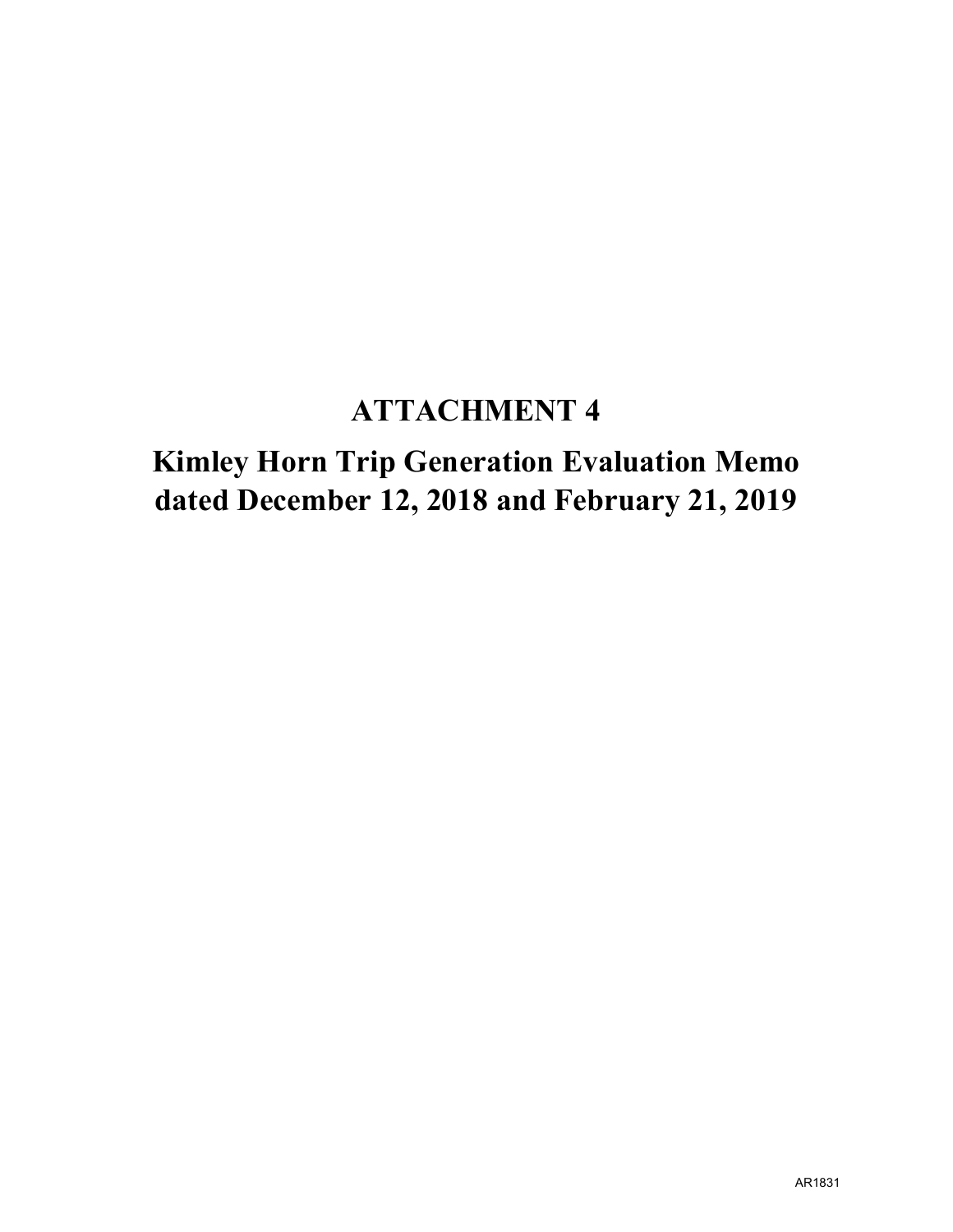February 21, 2019

Mark Stefan AG-CCRP Public Market, LP 170 Grant Avenue, Sixth Floor San Francisco, CA 94108 (transmitted via email)

### **RE:** *Emeryville Public Market Parcel B – Traffic Response to Appeal Letter*

Dear Mr. Stefan:

For the proposed Parcel B project in the Emeryville Public Market, an appeal letter from Wareham Development dated February 8, 2019 was submitted to the Mayor and City Council of Emeryville. As it pertains to traffic, Comment #4 states:

*The traffic timing and impacts of the proposed office use are very different than those of retail. Office use primarily creates heavy commute-time trips while retail trips re much more dispersed throughout the day. The fact that the staff report says that total traffic counts are slightly less than the prior approval disregards the very real timing impact of those trips. The change of uses proposed with the latest Parcel B proposal deserves such detailed analysis.*

**Kimley-Horn Response**: You are correct that the vehicle trips for an office use occur at different times than for a retail use. However, the trip generation analysis that was conducted in the *Emeryville Public Market Parcel B – Trip Generation Evaluation Final Letter*, dated December 12, 2018 (**Attachment A**) accounts for these differences. While only focusing on the peak hour of traffic in the AM and PM periods, the previous 2008 EIR (which includes 120,000 sf of office and 29,150 sf of retail) and the proposed Parcel B (which includes 181,100 sf of research and development center and 14,100 sf of retail) were compared using trip generation rates from the industry standard Institute of Transportation Engineers (ITE) *Trip Generation Manual*. The trip generation rates are developed based on surveys collecting traffic counts during the AM and PM periods of adjacent street traffic at various sites throughout the country based on the square footage and land use. This evaluation concluded that the proposed Parcel B project would generate fewer AM and PM peak hour trips.

Sincerely,

 $B.40$ 

Ben Huie, P.E. California Professional Engineer #C76682

### **Attachments** Attachment A - *Emeryville Public Market Parcel B – trip Generation Evaluation Final Letter*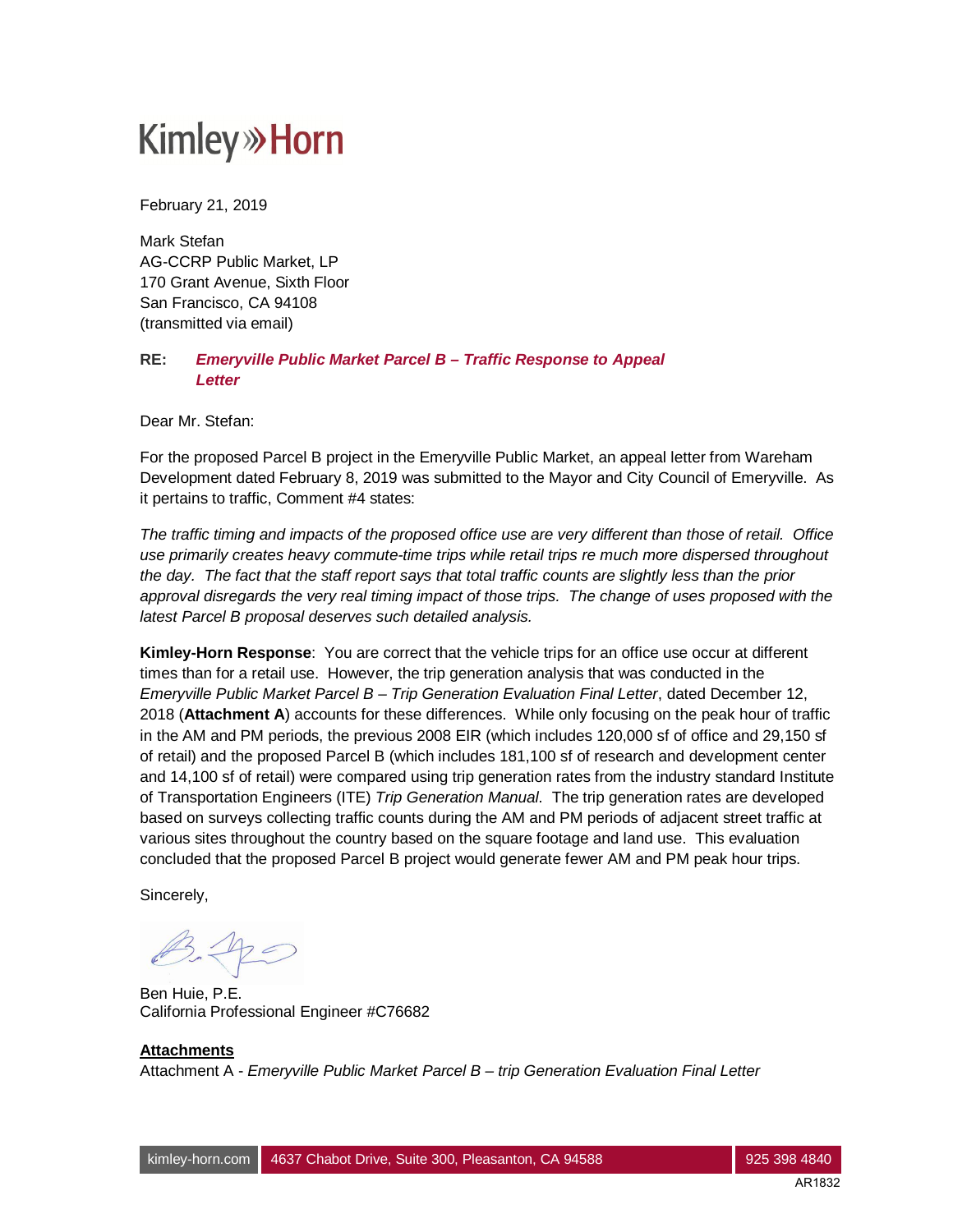**Kimley»Horn** 

December 12, 2018

Mark Stefan AG-CCRP Public Market, LP 170 Grant Avenue, Sixth Floor San Francisco, CA 94108 (transmitted via email)

#### **RE:** *Emeryville Public Market Parcel B – Trip Generation Evaluation Final Letter*

Dear Mr. Stefan:

A development plan is being proposed for Parcel B in the Emeryville Public Market in Emeryville, CA. Kimley-Horn will conduct an analysis that considers the proposed plans in relation to the 2008 Environmental Impact Report (EIR). The following discusses the methodology, analysis, and results of the traffic and parking assessment.

### **BACKGROUND**

In August 2008, the City of Emeryville approved the Marketplace Preliminary Development Plan (PDP). The PDP planned for 120,000 square feet of office and 29,150 square feet of commercial, and parking. Parcel B is now being proposed to include research and development center square footage instead of office square footage and less retail square footage than before. An updated project description was provided in December 2018 and includes a summary of the new uses for the Parcel B site. It should be noted that the project description includes square footages for servicing and vertical circulation in the gross square footage of the building. **Table 1** summarizes these land uses for Parcel B, as well as the change from the 2008 PDP. The office and research and development center land uses are listed as gross floor area and the retail land use is listed as gross leasable area because those are the metrics used for trip generation purposes. To determine the gross square footage for the research and development center use, the vertical circulation and servicing areas were proportionally assigned to the research and development center and retail components of the project. It should be noted that the during the project programming during the EIR process, it was the intent to list the office square footage as leasable office area and not gross square footage.

| <b>Land Use</b>                                                              | <b>2008 PDP</b> | 2018 Proposed | Difference.  |
|------------------------------------------------------------------------------|-----------------|---------------|--------------|
| Office Land Use including Research and<br>Development Use (Gross Floor Area) | 120,000 SF      | 181,100 SF    | +61,100 SF   |
| Retail Land Use (Gross Leasable Area)                                        | 29,150 SF       | 14,100 SF     | $-15,050$ SF |
| Total                                                                        | 149,150 SF      | 195,200 SF    | +46,050 SF   |

#### **Table 1 – 2008 EIR and 2018 Proposed Parcel B Land Use Summary**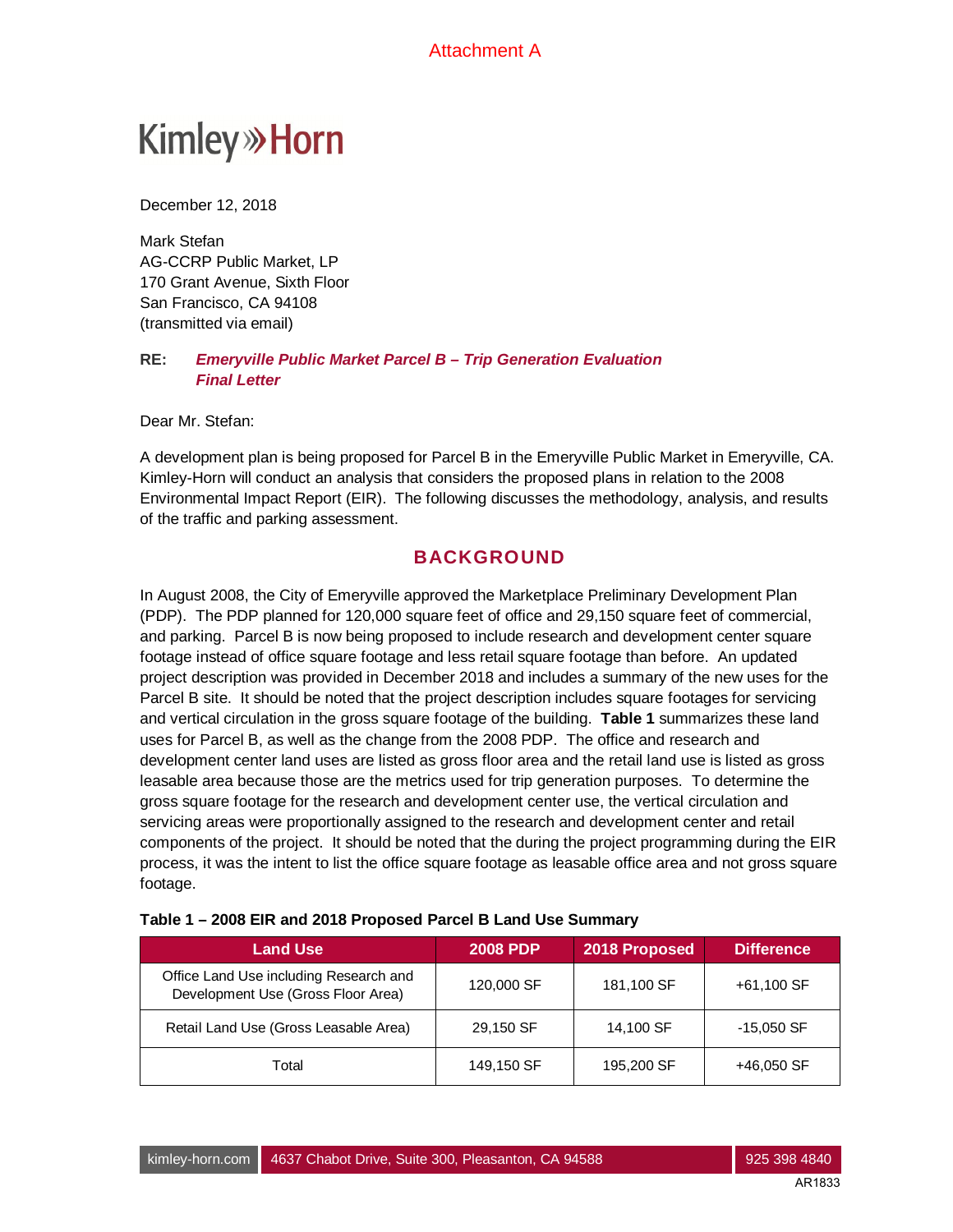### **PARCEL B TRIP GENERATION COMPARISON**

Trip generation is typically estimated by using the Institute of Transportation Engineers (ITE) *Trip* Generation Manual, 10<sup>th</sup> Edition<sup>1</sup>. This is the standard reference in the industry for determining trip generation for potential projects. The land use that bests represents the proposed research and development use is Research and Development Center (Land Use 760) and Shopping Center (Land Use 820) for the retail use. The retail use is consistent with the previous trip generation comparisons for this project in the *Emeryville Public Market Trip Generation Evaluation* letter by Kimley-Horn dated October 21, 2013. The average rate for each land use was used to estimate the project trips.

Other trip generation considerations were reviewed. Internal capture reductions, which account for the interaction among different uses in a multi-use development, were determined to be relevant for Parcel B because the project has a mix of retail and office uses. The internal capture reductions follow the methodology stated in the ITE *Trip Generation Handbook, 3rd Edition<sup>2</sup>* . This methodology uses the National Cooperative Highway Research Program (NCHRP) 684 Internal Trip Capture Estimation Tool. This tool uses the raw trip generation calculations for the individual uses from the ITE *Trip Generation Manual* and applies proximity adjustment factors and unconstrained internal trip capture rates to determine the demand between the land uses and then balances these values to estimate the number of external trips for each use.

In addition, the *Marketplace Transportation Assessment* memorandum by Fehr and Peers, dated May 18, 2015, used a trip reduction of 15 percent for external walk/bike trips and a 10 percent reduction for external transit trips. A 30 percent pass-by trip reduction was assumed for the retail uses. To be consistent with this study, the same trip reductions were assumed for this study. **Table 3** shows the expected vehicle trips for the previous 2008 EIR project and **Table 4** shows the expected vehicle trips for the proposed 2018 project.

**Table 5** summarizes the difference between the 2008 EIR project trip generation and the 2018 proposed project trip generation. The proposed project is expected to generate 36 fewer AM peak hour trips and 54 fewer PM peak hour trips when compared to the EIR use.

<sup>1</sup> *Trip Generation Manual, 10th Edition*, Institute of Transportation Engineers, Washington, D.C., 2017.

<sup>2</sup> *Trip Generation Handbook, 3rd Edition*, Institute of Transportation Engineers, Washington, D.C., 2017.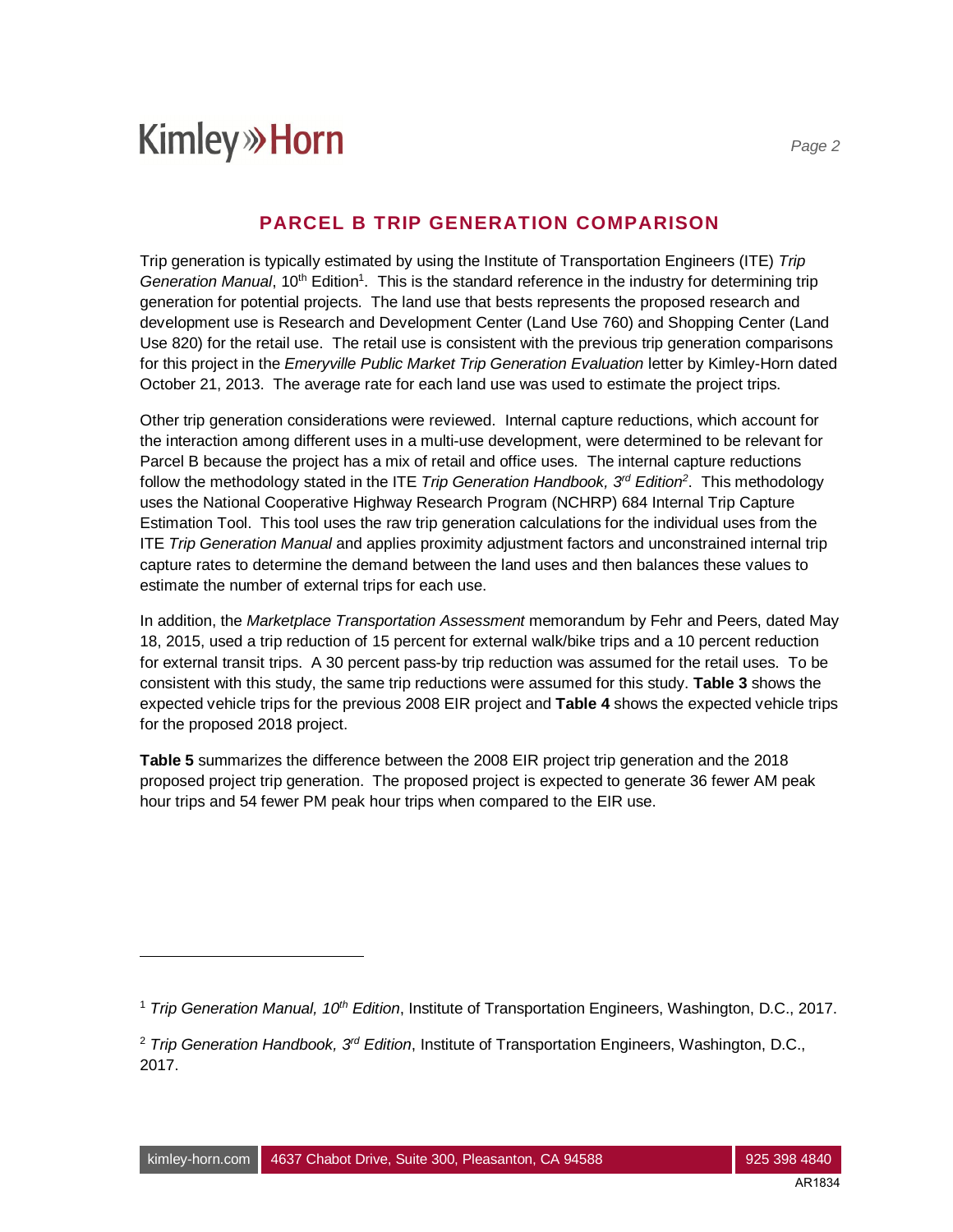| <b>ITE</b><br>Land<br><b>Land Use</b>                |                                   | <b>Size</b> | <b>Units</b> |       | <b>AM Peak</b> |       |       | <b>PM Peak</b> |              |           |     |
|------------------------------------------------------|-----------------------------------|-------------|--------------|-------|----------------|-------|-------|----------------|--------------|-----------|-----|
| <b>Use</b><br>Code <sup>1</sup>                      |                                   |             |              | Rate  | <b>Total</b>   | $\ln$ | Out   | Rate           | <b>Total</b> | <b>In</b> | Out |
| 710                                                  | General Office<br><b>Building</b> | 120         | <b>KSF</b>   | 1.16  | 139            | 120   | 19    | 1.15           | 138          | 22        | 116 |
| 820                                                  | <b>Shopping Center</b>            | 29.150      | <b>KSF</b>   | 0.94  | 27             | 17    | 10    | 3.81           | 111          | 53        | 58  |
| <b>Total Project Trips</b>                           |                                   |             |              | 166   | 137            | 29    |       | 249            | 75           | 174       |     |
| Internal Capture Reduction <sup>2</sup>              |                                   |             |              | $-16$ | -8             | -8    |       | $-10$          | $-5$         | $-5$      |     |
| External Walk/Bike Trip Reduction <sup>3</sup> (15%) |                                   |             | $-25$        | $-21$ | $-4$           |       | $-37$ | $-11$          | $-26$        |           |     |
| External Transit Trip Reduction <sup>4</sup> (15%)   |                                   |             | $-17$        | $-14$ | $-3$           |       | $-25$ | -8             | $-17$        |           |     |
| <b>Total External Trips</b>                          |                                   |             | 109          | 95    | 14             |       | 177   | 51             | 126          |           |     |
| Pass-By Trip Reduction <sup>5</sup> (30%)            |                                   |             |              | $-32$ | $-28$          | $-4$  |       | $-53$          | $-15$        | $-38$     |     |
| <b>Net New Project Trips</b>                         |                                   |             |              | 77    | 67             | 10    |       | 124            | 36           | 88        |     |

### **Table 3 – Previous 2008 EIR Parcel B Project Trips**

1 Based on ITE *Trip Generation Manual, 10th Edition*

2 Based on ITE *Trip Generation Handbook, 3rd Edition*

3 Based on MXD+ model from *Marketplace Transportation Assessment* memorandum from Fehr and Peers

4 Based on MXD+ model from *Marketplace Transportation Assessment* memorandum from Fehr and Peers

5 Based on *Marketplace Transportation Assessment* memorandum from Fehr and Peers

| Table 4 – Proposed 2018 Parcel B Project Trips |
|------------------------------------------------|
|------------------------------------------------|

| <b>ITE</b><br>Land<br><b>Land Use</b>                |                                       |         | <b>Size</b><br><b>Units</b> | <b>AM Peak</b> |              |       |       | <b>PM Peak</b> |              |       |     |
|------------------------------------------------------|---------------------------------------|---------|-----------------------------|----------------|--------------|-------|-------|----------------|--------------|-------|-----|
| <b>Use</b><br>Code <sup>1</sup>                      |                                       |         |                             | Rate           | <b>Total</b> | $\ln$ | Out   | Rate           | <b>Total</b> | In    | Out |
| 760                                                  | Research and<br>Development<br>Center | 181.100 | <b>KSF</b>                  | 0.42           | 76           | 57    | 19    | 0.49           | 89           | 13    | 76  |
| 820                                                  | <b>Shopping Center</b>                | 14.100  | <b>KSF</b>                  | 0.94           | 13           | 8     | 5     | 3.81           | 53           | 25    | 28  |
| <b>Total Project Trips</b>                           |                                       |         | 89                          | 65             | 24           |       | 143   | 39             | 104          |       |     |
| Internal Capture Reduction <sup>2</sup>              |                                       |         | -8                          | $-4$           | $-4$         |       | -6    | $-3$           | $-3$         |       |     |
| External Walk/Bike Trip Reduction <sup>3</sup> (15%) |                                       |         | $-14$                       | $-10$          | $-4$         |       | $-22$ | -6             | $-16$        |       |     |
| External Transit Trip Reduction <sup>4</sup> (15%)   |                                       |         | -9                          | $-7$           | $-2$         |       | $-14$ | $-4$           | $-10$        |       |     |
| <b>Total External Trips</b>                          |                                       |         | 58                          | 44             | 14           |       | 101   | 26             | 75           |       |     |
| Pass-By Trip Reduction <sup>5</sup> (30%)            |                                       |         |                             | $-17$          | $-13$        | $-4$  |       | $-31$          | -8           | $-23$ |     |
| <b>Net New Project Trips</b>                         |                                       |         | 41                          | 31             | 10           |       | 70    | 18             | 52           |       |     |

1 Based on ITE *Trip Generation Manual, 10th Edition*

2 Based on ITE *Trip Generation Handbook, 3rd Edition*

3 Based on MXD+ model from *Marketplace Transportation Assessment* memorandum from Fehr and Peers

4 Based on MXD+ model from *Marketplace Transportation Assessment* memorandum from Fehr and Peers

5 Based on *Marketplace Transportation Assessment* memorandum from Fehr and Peers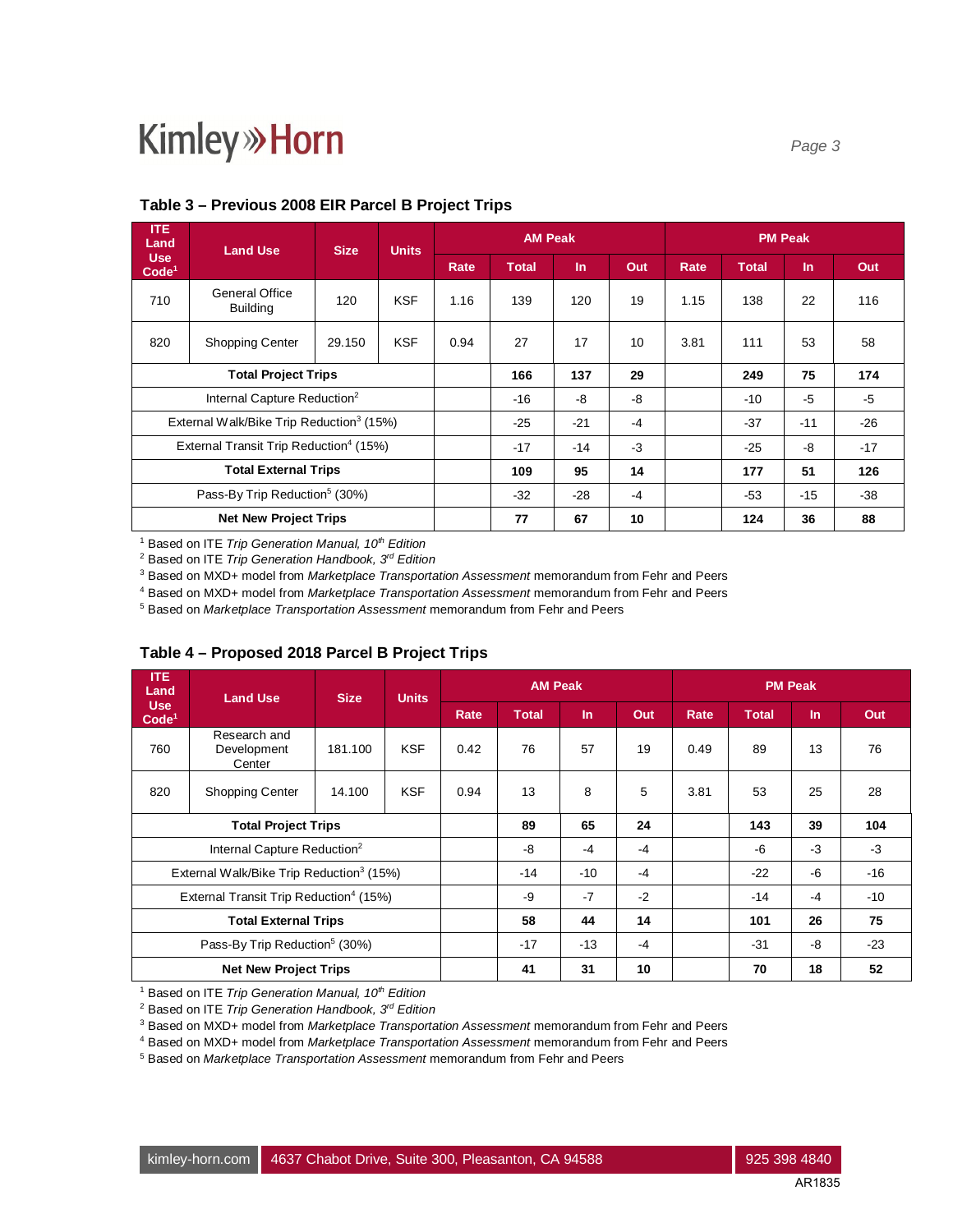| <b>Scenario</b>   |              | <b>AM Peak</b> |     | <b>PM Peak</b> |     |       |  |  |
|-------------------|--------------|----------------|-----|----------------|-----|-------|--|--|
|                   | <b>Total</b> | In             | Out | Total          | In  | Out   |  |  |
| 2008 EIR          | 77           | 67             | 10  | 124            | 36  | 88    |  |  |
| 2018 Proposed     | 41           | 31             | 10  | 70             | 18  | 52    |  |  |
| <b>Difference</b> | $-36$        | $-36$          | 0   | -54            | -18 | $-36$ |  |  |

#### **Table 5 – Parcel B Trip Generation Comparison**

### **PUBLIC MARKET LAND USE COMPARISON**

In addition to the Parcel B trip generation evaluation, the Public Market, as a whole, was compared with the new proposed Parcel B land uses. **Table 6** shows the land uses for the Public Market, as approved in the PDP in August 2008. As time has passed, Final Development Plans (FDP) have been approved for the various parcels. **Table 6** shows the approved land uses for the Public Market, including the proposed Parcel B project, as of 2018. As shown, with the proposed Parcel B project, the Public Market would consist of 29 fewer residential dwelling units, 108,775 fewer square feet of retail use, 120,000 fewer square feet of office use, and 181,100 additional square feet of research and development center when compared to the approved PDP.

| <b>Parcel</b>              | <b>Land Use</b>       | <b>Units</b>          | <b>Approved</b><br><b>PDP</b><br>(in 2008) | <b>Approved FDP</b><br>with Parcel B<br>(in 2018) | <b>Difference</b> |
|----------------------------|-----------------------|-----------------------|--------------------------------------------|---------------------------------------------------|-------------------|
| A                          | Residential           | <b>Dwelling Units</b> | 206                                        | 167                                               | $-39$             |
|                            | Retail                | <b>Square Feet</b>    | 14,725                                     | 14,000                                            | $-725$            |
|                            | Retail                | <b>Square Feet</b>    | 29,150                                     | 14,100                                            | $-15,050$         |
| B                          | Office                | <b>Square Feet</b>    | 120,000                                    | 0                                                 | $-120,000$        |
|                            | R&D Center            | <b>Square Feet</b>    | 0                                          | 181,100                                           | $+181,100$        |
|                            | Residential           | <b>Dwelling Units</b> | 86                                         | 66                                                | $-20$             |
| C                          | Retail                | <b>Square Feet</b>    | 5,000                                      | 30,000                                            | $+25,000$         |
| D                          | Residential           | <b>Dwelling Units</b> | 198                                        | 223                                               | $+25$             |
|                            | Retail                | <b>Square Feet</b>    | 114,500                                    | $\Omega$                                          | $-114,500$        |
| E                          | Residential           | <b>Dwelling Units</b> | 0                                          | $\mathbf 0$                                       | 0                 |
|                            | Retail                | <b>Square Feet</b>    | 3,500                                      | 6,000                                             | $+2,500$          |
| 64 <sup>th</sup> /Christie | Residential           | <b>Dwelling Units</b> | 185                                        | 190                                               | $+5$              |
|                            | Retail                | <b>Square Feet</b>    | 6,000                                      | $\Omega$                                          | $-6,000$          |
| <b>Retail Pads</b>         | Retail                | <b>Square Feet</b>    | 7,000                                      | 7,000                                             | $\Omega$          |
|                            | <b>Residential</b>    | <b>Dwelling Units</b> | 675                                        | 646                                               | $-29$             |
| <b>Public Market</b>       | Retail                | <b>Square Feet</b>    | 179,875                                    | 71,000                                            | $-108,775$        |
| <b>Total</b>               | <b>Office</b>         | <b>Square Feet</b>    | 120,000                                    | $\mathbf 0$                                       | $-120,000$        |
|                            | <b>R&amp;D Center</b> | <b>Square Feet</b>    | $\bf{0}$                                   | 181,100                                           | +181,100          |

#### **Table 6 – Public Market Land Use Comparison**